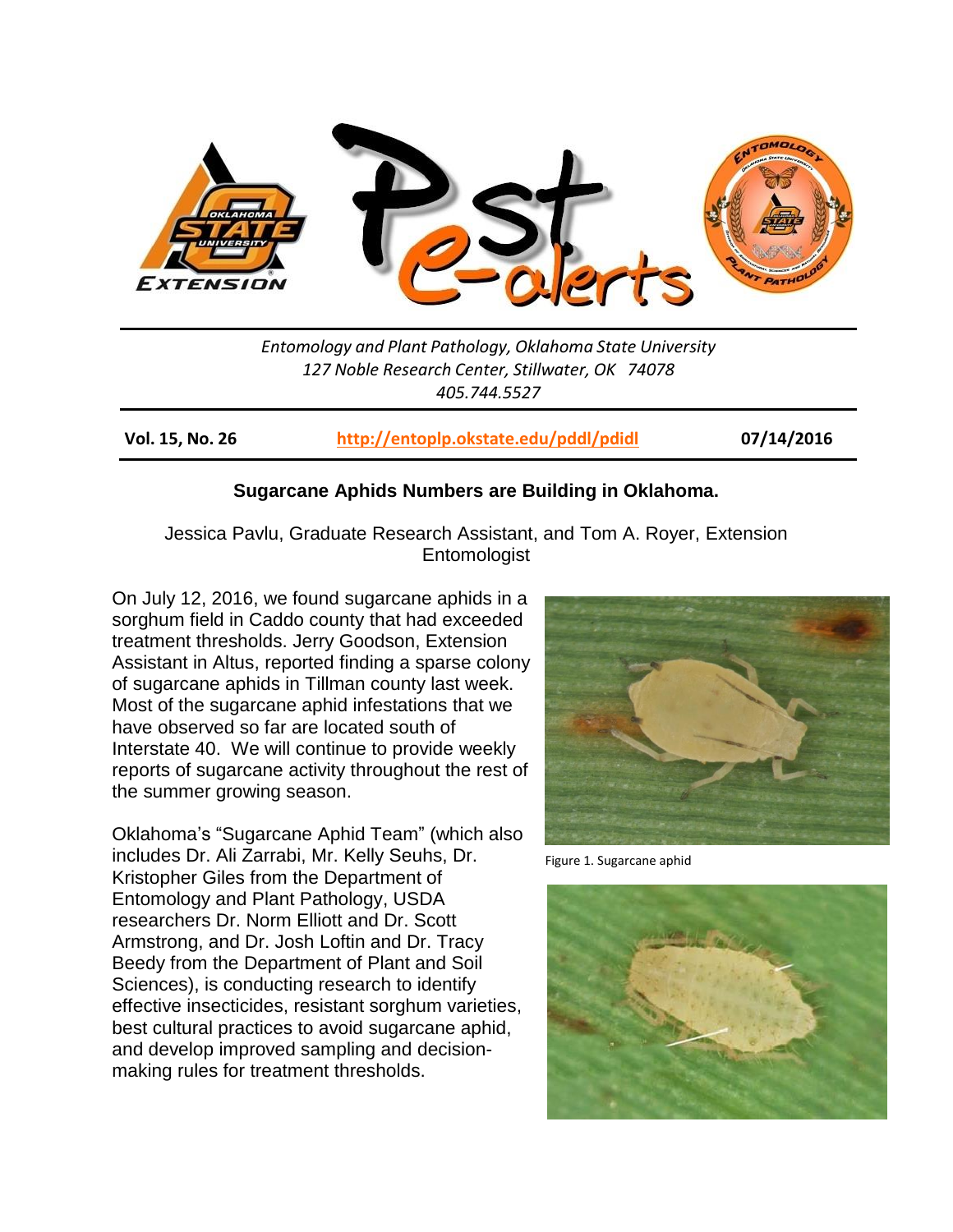When scouting, make sure you are finding sugarcane aphid, as it can be confused with yellow sugarcane aphid. The sugarcane aphid

(Fig.1) is light yellow, with dark, paired "tailpipes" called cornicles and dark "feet" called tarsi. The

Figure 2. Yellow sugarcane aphid

yellow sugarcane aphid (Fig. 2) is bright yellow with many hairs on its body and no extended cornicles.

Currently the suggested treatment threshold for sugarcane aphid is to treat when 20-30 percent of the plants are infested with one or more established colonies of sugarcane aphids. An established colony is an adult (winged or wingless) accompanied by one or more nymphs (Fig 3).

Two insecticides, Sivanto 200 SL, and Transform WD, provide superior control of sugarcane aphid. Sivanto can be applied at 4-7 fluid ounces per acre. Transform WG can be applied at 0.75-1.5 oz. per acre. It is important to achieve complete coverage of the crop in order to obtain the most effective control. Consult CR-7170,



Figure 3. Sugarcane aphid colony

*Management of Insect and Mite Pests in Sorghum* <http://pods.dasnr.okstate.edu/docushare/dsweb/HomePage> for additional information on sorghum insect pest management.

## **Sorghum "Whorlworm" and "Headworm" Decisions**

Tom A. Royer, Extension Entomologist

This week, I received several reports of "worms" feeding in the whorls of sorghum (Fig 4) which I identified as fall armyworms. I rarely recommend that a producer treat for fall armyworms infesting whorl stage sorghum. Why? because available research suggests that under rain-fed production, whorl feeding rarely caused enough yield loss to warrant treatment costs, AND more importantly, most insecticide applications provide poor control. The poor control is a result of difficult delivery of the insecticide into the whorl allowing the caterpillars to avoid contact. However, recent unpublished research shows that some new



Figure 4. "Whorlworm" damage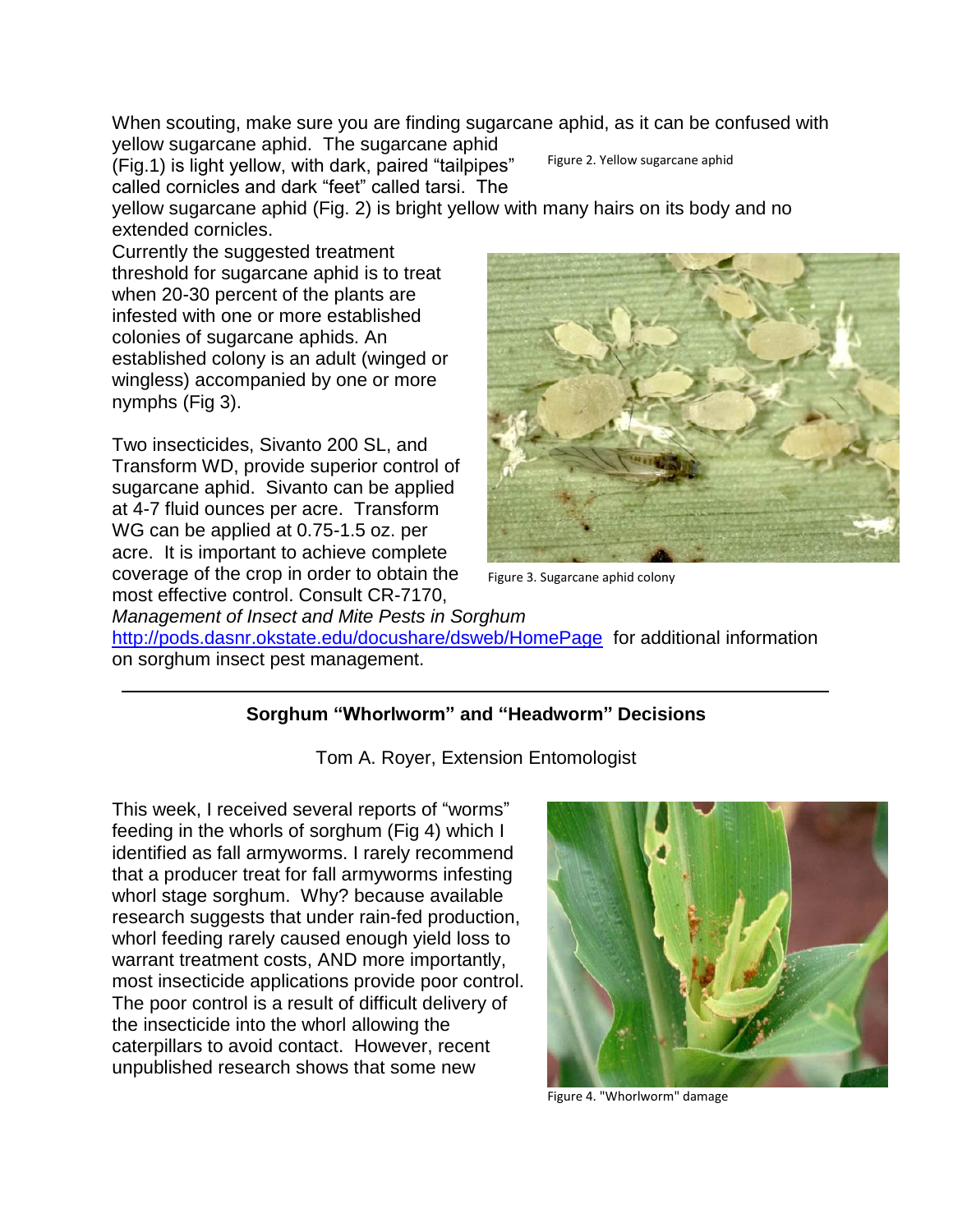insecticides may provide effective control of fall armyworm in the whorl, so it is time to revisit my recommendations.

Recent unpublished research results conducted in **irrigated sorghum** out of Lubbock suggest that Prevathon®, Besiege®, and Belt® can provide acceptable control of the caterpillars in the whorl (even large caterpillars). Therefore, the second of the two reasons I listed above may no longer be true; they can be controlled. However, 1: these products were tested on irrigated sorghum 2: they are quite expensive 3: applying control may flare sugarcane aphids and spidermites and 4: WE STILL DON'T KNOW HOW THEY IMPACT YIELD, thus, we are still "guessing" with regard to return on investment for control.

How has this information changed my recommendations? Keep in mind that the research in Texas was conducted in irrigated sorghum with a very high yield potential. Since Oklahoma growers typically grow rain-fed sorghum which has lower yield potential, my suggestion is to examine 30 plants (5 consecutive plants in 6 different locations) **and** split a few stalks to see where the panicle is located. **If the panicles are close to emerging (boot stage), my "best guess" is to consider treating if 70% or more of the whorls are infested and there are an average of 1-2 live caterpillars present.** Under this scenario, you would be protecting physical damage to the emerging head.

On choosing an insecticide I offer some things to consider. 1: the effective products may or may not be available. 2: some have the potential to flare sugarcane aphids and spidermites. 3: they are all expensive. Belt is still available for use, but EPA recently requested that Bayer voluntarily remove it from the market. Bayer refused, and asked for an administrative hearing. On June 1, an administrative law judge upheld EPA's decision to cancel registration of Belt. Bayer is appealing and is scheduled to receive another review from the Environmental Appeals Board before July 6. If EPA prevails in the appeal process, Belt will no longer be available. However, Bayer says that Belt can still be sold, purchased and used during the appeals process.

I have little information on how Belt affects sugarcane aphids or spidermites. Besiege is a mixture of the active ingredient in Prevathon with an added pyrethroid. Research in Lubbock suggests that spidermites may flare with Besiege. We also know that any pyrethroid will flare sugarcane aphid. Prevathon has not shown the propensity to flare either spidermites or sugarcane aphids.

We are attempting to obtain data on the effectiveness of, and yield returns obtained from Prevathon to control fall armyworm in the whorl. Until I have more data, I can only say that a producer should carefully consider a decision to control "whorlworms". The jury is still out as to whether controlling them is economically justified.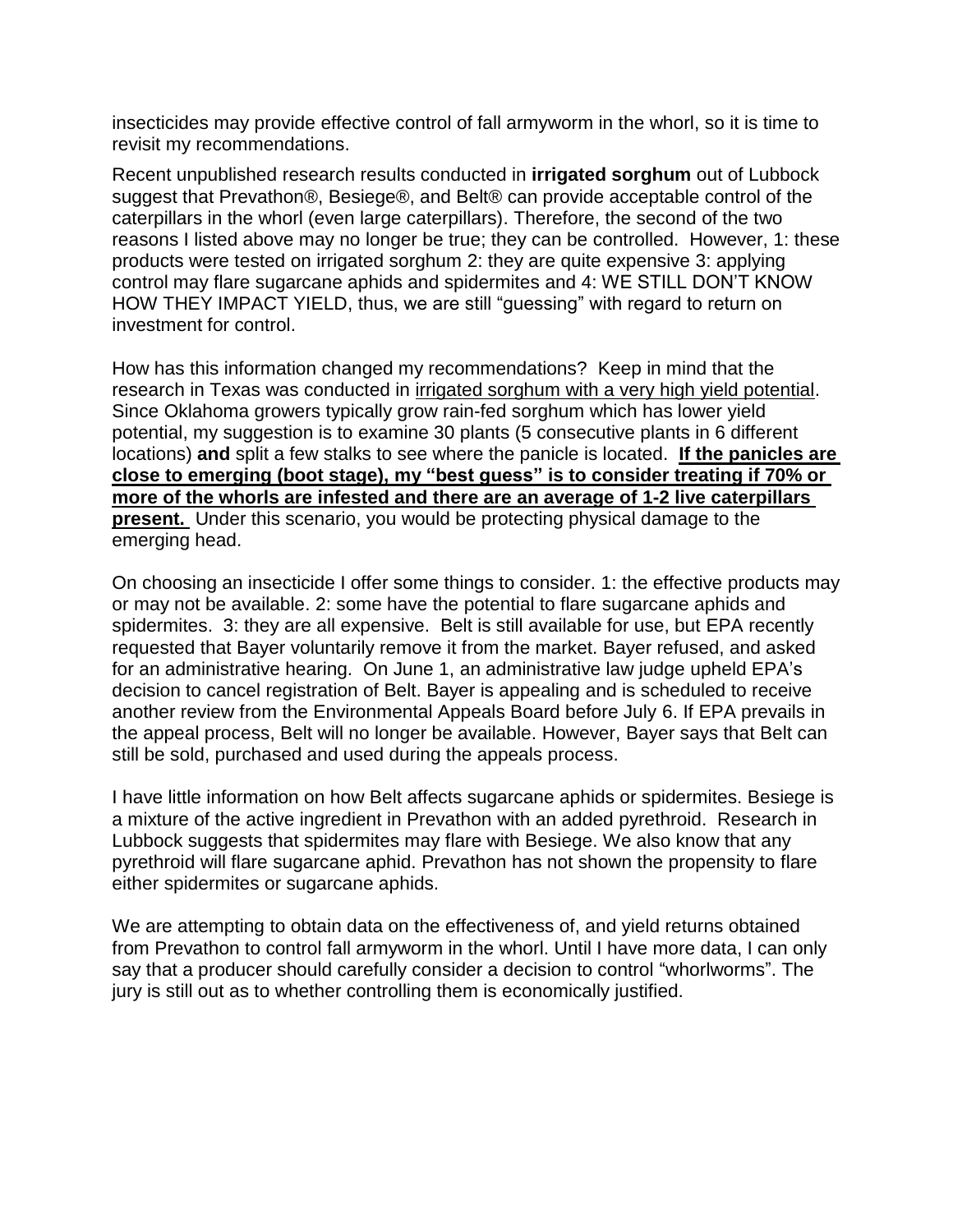With regard to headworms, we have well-designed decision making capability coupled with solid treatment thresholds. USDA and University scientists developed a computerbased program that can calculate an economic threshold for headworms (Fig.5) and provide a simple sampling plan that tells the producer if threshold is reached (Fig.6).





Figure 5. Sorghum headworm Figure 6. Bucket sampling for headworm

Called the *Headworm Sequential Sampling and Decision Support System* [\(http://entoplp.okstate.edu/shwweb/index.htm\)](http://entoplp.okstate.edu/shwweb/index.htm), it uses input on the plant population, the crop's worth and the control costs to calculate a treatment threshold.

Now, prepare for the tricky part! If we only had to consider one pest, I would advise selecting the insecticide that works best on that pest. However, we now have to consider sugarcane aphid in all of our sorghum pest management decisions. In my opinion, if sugarcane aphid is already starting, a producer must consider using either Transform or Sivanto. That narrows the choice options for combining another product to control headworms because pyrethroids could flare the aphids.

I have reviewed data from multiple years of insecticide trials throughout the SE US. The data suggests that products containing chlorpyrifos provide spotty control of headworms. Data that I have reviewed from other insecticide trials suggests that Prevathon and Blackhawk provide excellent control of headworms and Diamond® was also effective on headworms. For information on spray mix compatibility, talk to the local sales representatives for the products you have chosen. Consult CR-7170, *Management of Insect and Mite Pests in Sorghum*

<http://pods.dasnr.okstate.edu/docushare/dsweb/HomePage> for more information.

## **Co-Editors: Eric Rebek and Justin Talley; Oklahoma Cooperative Extension Service**

The pesticide information presented in this publication was current with federal and state regulations at the time of printing. The user is responsible for determining that the intended use is consistent with the label of the product being used. Use pesticides safely. Read and follow label directions. The information given herein is for educational purposes only. Reference to commercial products or trade names is made with the understanding that no discrimination is intended and no endorsement by the Cooperative Extension Service is implied.